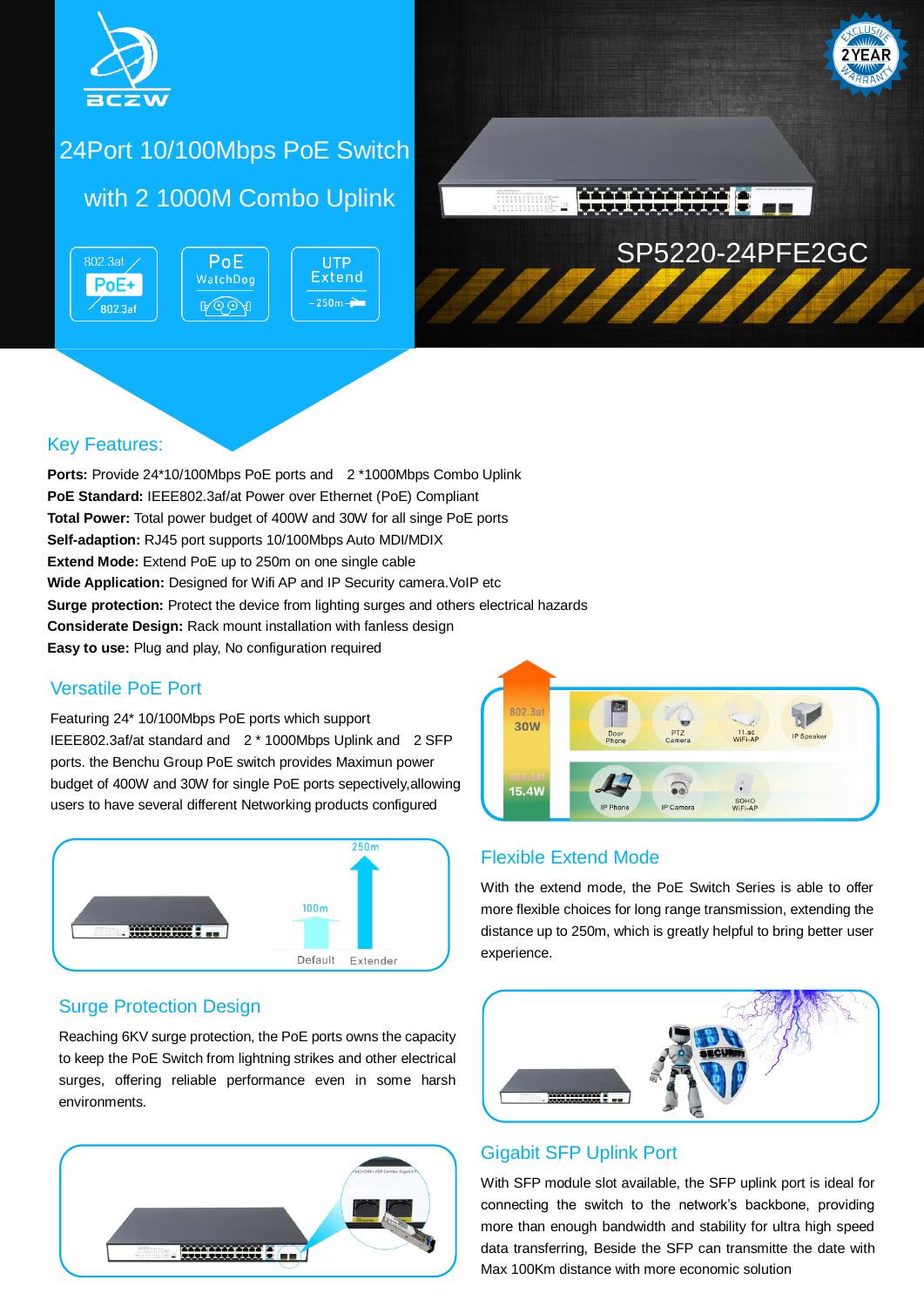# SP5220-24PFE2GC

24-Port PoE Switch with 2 Gigabit Combo Uplink

## Technical Datasheet

| <b>Model</b>                             | <b>SP5220-24PFE2GC</b>                                                                                                                                                                                                             |          |
|------------------------------------------|------------------------------------------------------------------------------------------------------------------------------------------------------------------------------------------------------------------------------------|----------|
| <b>Hardware Specifications</b>           |                                                                                                                                                                                                                                    |          |
| Connector                                | 24 10/100BASE-T RJ45 auto MDI/MDIX ports<br>2 10/100/1000BASE-T RJ45 auto MDI/MDIX ports<br>2 1000 Base-X SFP Slots                                                                                                                |          |
| PoE Port                                 | 24 10/100Mbps POE PSE port                                                                                                                                                                                                         |          |
| <b>SFP</b>                               | Singe fiber/Dual fiber supported. Distance vary the module                                                                                                                                                                         |          |
| <b>Thermal Fan</b>                       | <b>Fanless Design</b>                                                                                                                                                                                                              |          |
| <b>LED</b> indicators                    | Power Indicator: PWR(green).<br>Network Indicator: Link(yellow)<br>PoE Working Indicator: PoE(green)                                                                                                                               |          |
| Switch Architecture                      | <b>Store and Forward</b>                                                                                                                                                                                                           |          |
| Transmission model                       | IEEE802.3X full-duplex and Backpressure half-duplex                                                                                                                                                                                |          |
| <b>Switch Performance</b>                | Backplane bandwidth                                                                                                                                                                                                                | 12.8Gbps |
|                                          | Packet forwarding rate                                                                                                                                                                                                             | 9.52Mpps |
|                                          | <b>MAC</b> address                                                                                                                                                                                                                 | 8k       |
| Power requirement                        | AC100-240V 50/60Hz                                                                                                                                                                                                                 |          |
| <b>ESD Protection</b>                    | 6KV ESD                                                                                                                                                                                                                            |          |
| Dimension(WxDxH)                         | 440mm x 290mm x 44.5mm(17.32in x 11.42in x 1.75in)                                                                                                                                                                                 |          |
| Weight                                   | 4kg                                                                                                                                                                                                                                |          |
| Power over Ethernet (PoE) Specifications |                                                                                                                                                                                                                                    |          |
| Network standard                         | IEEE802.3i 10 BASE-T<br>IEEE802.3u 100 BASE-TX<br>IEEE 802.3ab Gigabit 1000BASE-T<br>IEEE 802.3z Gigabit SX/LX<br>IEEE802.3x Flow Control<br>IEEE802.3af Power over Ethernet<br>IEEE802.3at Power over Ethernet<br>IEEE802.3az EEE |          |
| PoE Standard                             | IEEE 802.3af Power over Ethernet/PSE<br>IEEE 802.3at Power over Ethernet Plus/PSE                                                                                                                                                  |          |
| PoE Supply Type                          | $1/2(+)$ , $3/6(-)$ End-span                                                                                                                                                                                                       |          |
| PoE Power Output                         | Per Port 52V DC, 300mA. max. 15.4 watts (IEEE 802.3af)<br>Per Port 52V DC, 600mA. max. 30 watts (IEEE 802.3at)                                                                                                                     |          |
| PoE Power budget                         | 400W                                                                                                                                                                                                                               |          |
| Environment                              |                                                                                                                                                                                                                                    |          |
| Safety                                   | FCC Part15 Class A, CE. RoHs                                                                                                                                                                                                       |          |
| Environment specification                | Operating temperature: -20°C~55°C, operating humidity: 5%~95%<br>Storage temperature: -20°C~75°C, storage humidity: 5%~95%                                                                                                         |          |